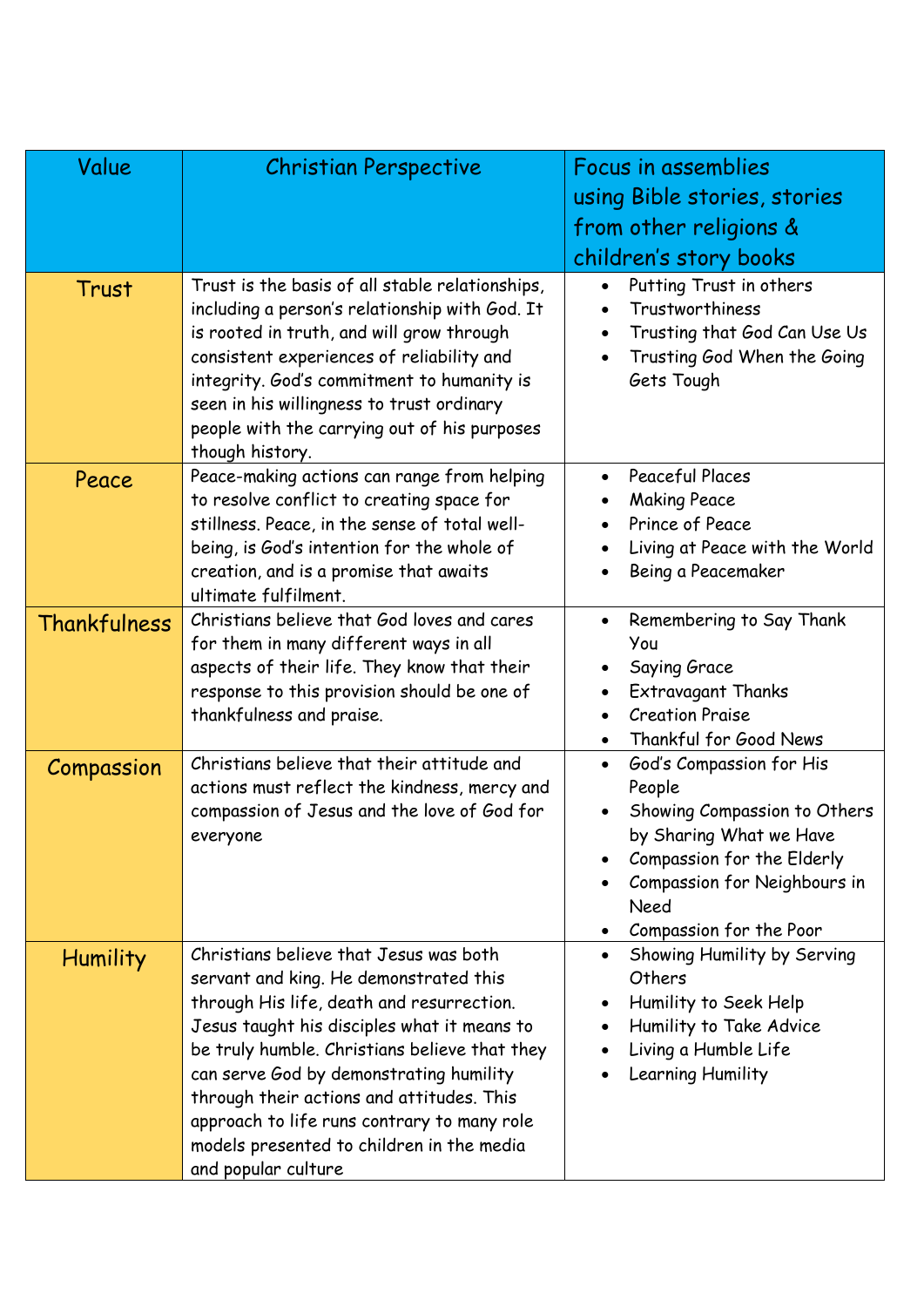| Responsibility         | The Bible teaches that life is a gift from God<br>and it is our responsibility to use our talents<br>and abilities in the best way we can.                                                                                                                                                                                           | Taking Responsibility for<br>$\bullet$<br>What we Say<br>Taking Responsibility for our<br>٠<br>Time<br>Taking Responsibility for<br>Managing Our Anger<br>Using our Gifts Responsibility<br>Taking Responsibility for our<br><b>Family Members</b> |
|------------------------|--------------------------------------------------------------------------------------------------------------------------------------------------------------------------------------------------------------------------------------------------------------------------------------------------------------------------------------|----------------------------------------------------------------------------------------------------------------------------------------------------------------------------------------------------------------------------------------------------|
| Friendship             | Christians believe that they can call God<br>their friend because of the relationship made<br>possible through Jesus                                                                                                                                                                                                                 | Friendship in Good Times &<br>$\bullet$<br>Bad<br>Friendship, the Greatest<br>Treasure<br>Friends Again<br>Friends in Trouble<br>Trusting our Friends<br>٠                                                                                         |
| Generosity             | God's generosity is best described as 'grace',<br>love given freely without limit or conditions.<br>This generosity, once experienced and<br>acknowledged by an individual can in turn<br>release a generous spirit towards others                                                                                                   | Unconditional Generosity<br>$\bullet$<br>The Joy of Being Generous<br>$\bullet$<br>Giving Time Generously<br>$\bullet$<br>Giving Generously<br>Generosity for Future<br>Generations                                                                |
| Perseverance           | Jesus frequently encouraged his disciples to<br>'endure patiently' the difficulties and<br>obstacles they encountered and to preserve<br>in the face of adversity. He himself trusted<br>in God even when his enemies tried to stop<br>his work and plotted his death.                                                               | Persevering with the Truth<br>$\bullet$<br>Persevering to Finish the Job<br>$\bullet$<br>Persevering to the End<br>$\bullet$<br>God's Persevering Love<br>Perseverance and Self-belief                                                             |
| Respect &<br>Reverence | The nature of God, as revealed in the Bible,<br>presents all people with a choice. Those<br>whose response is one of respect are<br>acknowledging God's greatness, authority and<br>involvement in the world. Reverence includes<br>aspects such as awe and wonder                                                                   | Respect & Reverence for God's<br>$\bullet$<br>Creation<br>Respect & Reverence for<br>Animals<br>Respect & Reverence for<br>$\bullet$<br>Sacred Objects<br>Respect & Reverence for God<br>Respect & Reverence for<br>Others                         |
| Forgiveness            | Forgiveness is the means by which damaged<br>relationships are restored. It is an act of the<br>will, motivated by love. For Christians, Jesus'<br>death on a cross is the ultimate revelation of<br>God's all forgiving love, and his sacrifice<br>stands as a source of inspiration to forgive<br>others, no matter what the cost. | Saying Sorry & Being Forgiven<br>$\bullet$<br>Being Forgiven & Starting<br>Again<br>Amazing Grace- A Story of<br>Forgiveness<br>The Cross- symbol of<br>forgiveness                                                                                |